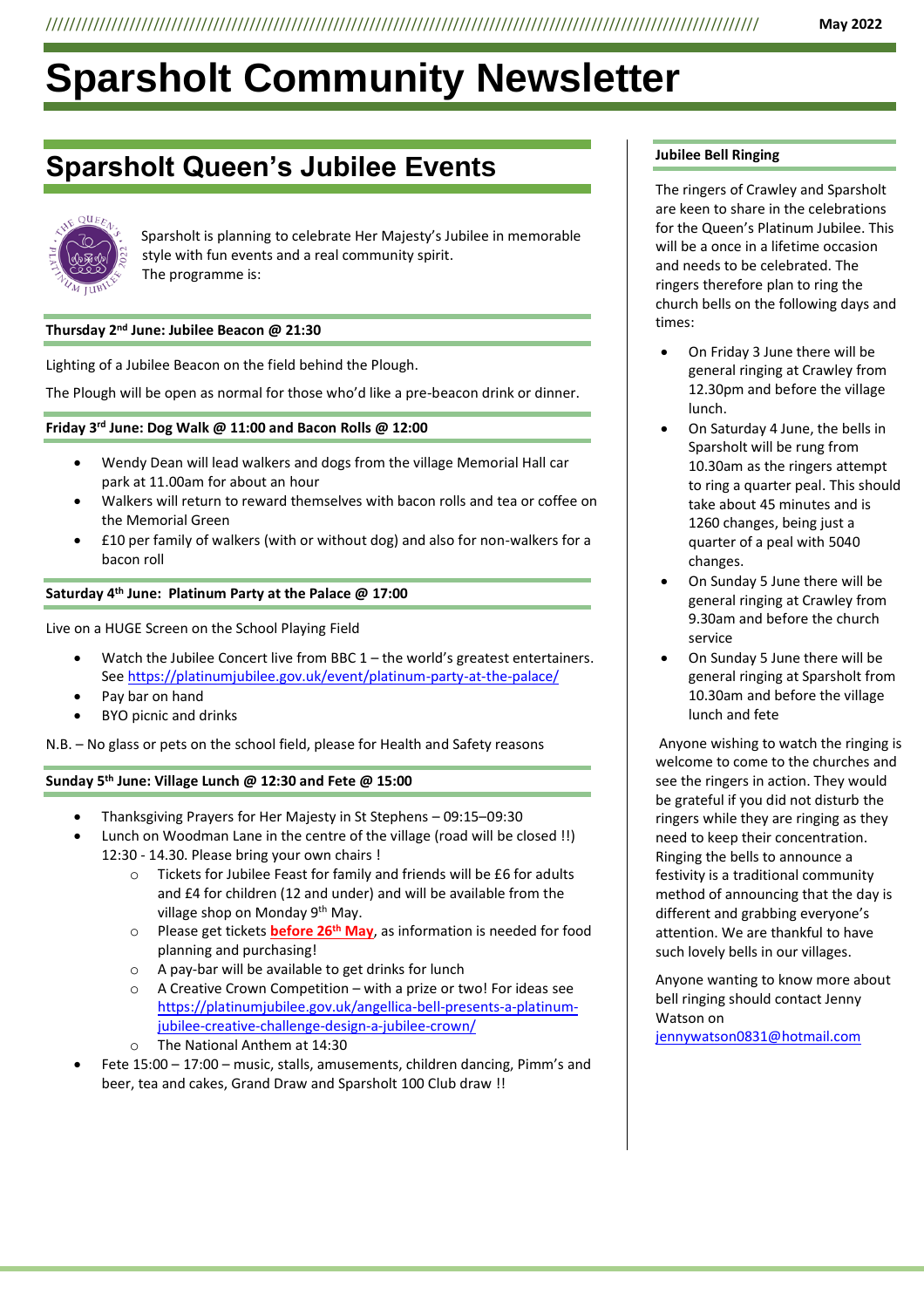# **Sparsholt Music**

Our latest concert took place on Sunday 24th April. There were about 70 audience members compared to 90 at the first few, but it was still a good turn-out. The standard of music-making was particularly high and it was a very successful evening. Claudio dazzled with his virtuosity on the clarinet, Jackie put heart and soul into her violin rendition of Beethoven's Spring sonata, and Mark impressed on the piano with Chopin's Heroic Polonaise. The audience joined enthusiastically with Fiona at the end to sing a reprise of Ivor Novello's 'We'll Gather Lilacs'.

As it was our first evening concert there were new challenges for our talented volunteers in the kitchen. A massive thank you to Caroline and Buddy for working so hard and providing the most delicious and varied selection of canapés (and to Caroline for the beautiful table decorations). Also a big thank you to Liz for her help with preparing and serving the refreshments. Erica and Sue were invaluable helping in the kitchen and on the door at the concert. Finally we would like to thank John for taking photos and Ian and everyone who pulled together to put the chairs away and help us clear up at the end.



# **Next Concert**

The next concert will be on Sunday 14th August at 3pm and will include first performances from one or two very talented villagers! More details to follow. [www.sparsholtmusic.org](http://www.sparsholtmusic.org/)

# **Winchester Music Club**

Many of you will have attended Fiona and Mark's excellent concert series and will have enjoyed the wonderful music and the array of talented performers entertaining us.

Some of you may be singers and might be interested in a "Come & Sing" event which Winchester Music Club (WMC) is running on 28 May at St. Michael's Church in Winchester. We will be exploring choruses from Handel's Israel in Egypt and full details are on our web site

# <https://www.winchestermusicclub.org.uk/>

WMC is a very friendly choir of about 80 singers (of which Fiona and Mark are members!) with an associated orchestra and we normally perform 2 concerts each year, one in Winchester Cathedral and one in New Hall, Winchester College. If you are interested in joining us, please see the details on <https://www.winchestermusicclub.org.uk/join-us/>

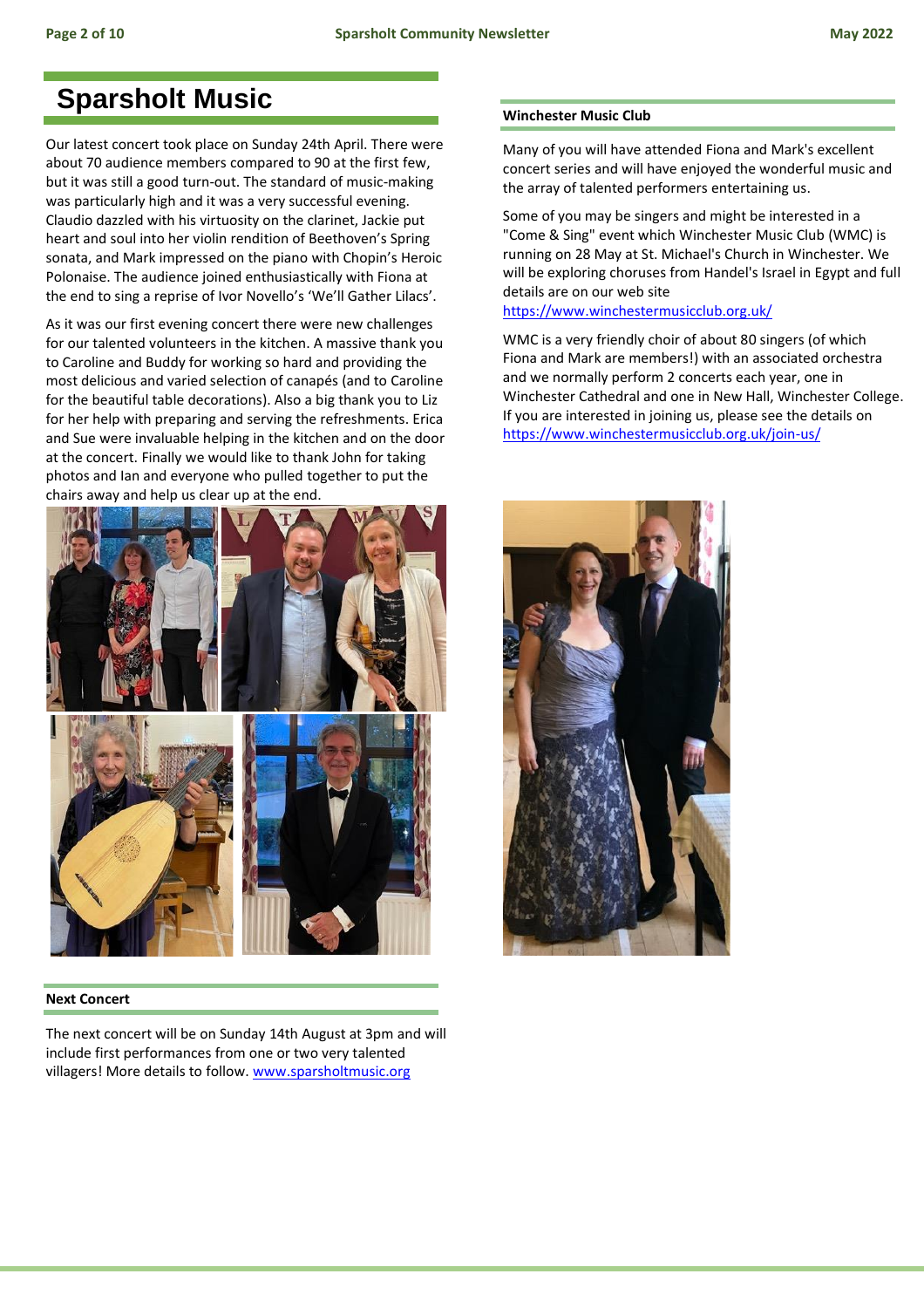# **Sparsholt Cricket Club**



As we start May, the Cricket Club is looking outstanding thanks to the hard work of our volunteers and Groundsman. The first competitive match was played on the 24th April in the first round of the National Village cup kindly sponsored by our neighbours Mike and Kate Symonds ( RocketFood.com). We faced Overton and won the game and will now play Hook in the next round again at Sparsholt on the 8th May.

We ran two weeks of cricket camps over Easter for the juniors who thoroughly enjoyed being coached by some excellent coaches from the Hampshire Cricket Community including Finty Trussler who plays for the Hampshire Womens team the Vipers.

We've begun our regular Seniors training on Friday evenings and junior training and matches from Monday to Thursday.

Our league fixtures at Sparsholt for May are as follows

- 7th May 1st XI vs Portsmouth CC
- 8th May 1st XI vs Hook National Village Cup
- 14th May 2nd XI vs Bishops Waltham
- 21st May 1st XI vs New Milton
- 28th May 2nd XI vs Ferndown Wayfarers.

The bar and ground will be open for all games if you want to come along and support or just wander round the ground and it's fantastic setting.

We are always looking for match day sponsors and if you are interested in supporting your local club please contact myself Andy Worth on *chairman@sparsholtcc.co.uk* or Bob Selley on [Treasuer@sparsholtcc.co.uk](mailto:Treasuer@sparsholtcc.co.uk) .

**Andy Worth, Chairman**

# **Sparsholt Village Shop AGM 2022**

Tuesday 24th May 7pm in the Sparsholt Memorial Hall

Please join us to discuss how your community shop is doing and its plans. Volunteers hugely welcome to get involved in helping with the shop and its committee.

Any questions, ideas or suggestions, please contact either Janette (776998) in the shop or Victoria (776778).

See you there!

# **Littleton and Harestock Gardening Club.**

We are a friendly group of like-minded folk who enjoy gardening, sitting in gardens or looking at other people's gardens!

We meet on the third Wednesday of each month from 7.30 to 9.00pm in Littleton Hall. SO22 6QL, where we usually have a talk by an expert on a variety of subjects around gardening. Members may give some topical gardening advice and we can share our problems and successes.

(We have a break in August and meet on the second Wednesday in December)

It has been good to get back to meetings in the hall again after a year of Zoom meetings which were a successful way of continuing to meet and hear our speakers when we could not do so in person.

We welcome all gardeners, both experienced and inexperienced, and even those who do not garden themselves but love all things to do with gardens! We do not restrict membership to Littleton and would be pleased to see anyone from Sparsholt at our meetings.

If you would like to know more see:

[www.littletonandharestockgardeningclub.co.uk](http://www.littletonandharestockgardeningclub.co.uk/)  or email. contact@littletonandharestockgardeningclub.co.uk

or come along one evening as a guest.

**Jackie Verrinder. Chairman**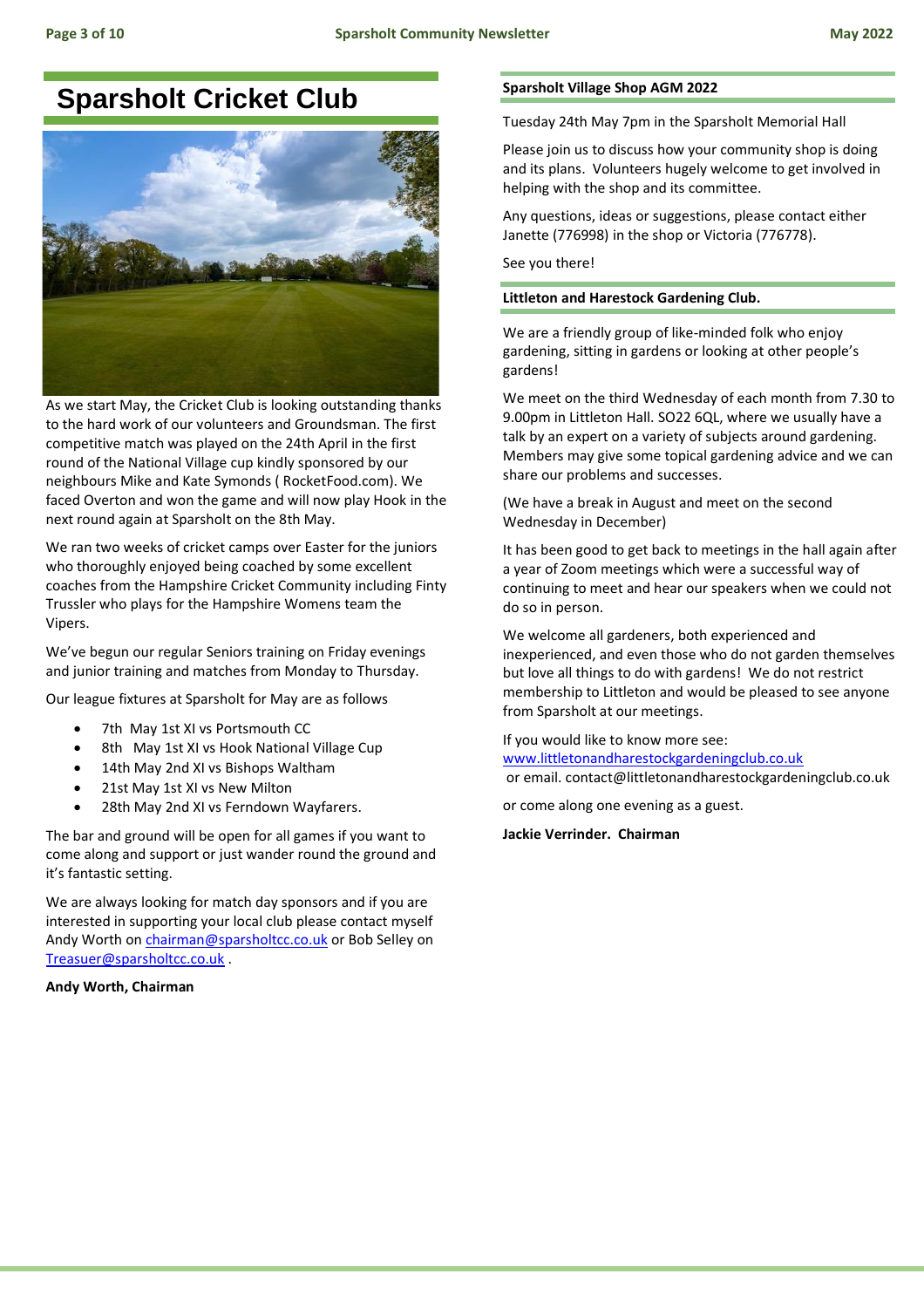# **Parish Council**

# **Next Parish Council Meeting**

The next Parish Council Meeting is on **Thursday 19th May 2022** at 7.30pm.

Council meetings will take place in the Mosaic Room at the Memorial Hall Sparsholt.

# **Care for the Community – Dog Walking**

Heartfelt pleas from a regular observer:

A polite reminder to all walkers with dogs that when walking their dogs, they should be kept under control and preferably on a lead. The fields around Sparsholt grow food and the public do not appreciate dog poo being included!

Please 'Bag it, take it home and Bin it'

DO NOT 'Bag it and Drop it as if NOBODY IS WATCHING !!

Importantly we are nearing bird nesting season especially song birds in hedges and even more importantly ground nesting birds. Springer spaniels off leads nowhere near their owners and well off footpaths, charging up and down hedgerows are not just having a lovely time and a great release of energy they are disturbing nesting birds. "Sorry to pick on spaniels, other dogs also do the same, but spaniels more than most others !"

#### **Clean Air Day**

A message from The Environment Centre (Southampton):

We are running a webinar this Clean Air Day (Thursday 16th June) on the health impacts of air pollution and how to engage the public on this issue and are excited to have air quality expert Professor Sir Stephen Holgate as the key speaker.

We are particularly keen to reach out to health-related charities and community groups in Hampshire (including New Forest and Winchester) who may be interested in this information and how they can advise clients/members on avoiding and reducing their exposure to air pollution, which can exacerbate and contribute to a wide range of health conditions.

<http://www.environmentcentre.com/>

# **Parking for Woodland Walks**

Please do not park in the passing places on the lanes through the woods. This problem was mentioned during the Police Beat Surgery.

# **Bonfires**

Please do not have bonfires as they are very likely to be a nuisance to your neighbours, regardless of how careful you think you may be. Disposal of garden waste at the Hampshire Waste & Recycling Centre is strongly recommended.

# **Covid-19 is it all over?**

Hampshire County Council wants to hear your views about the impact of COVID-19 as a service user and/or carer.

The outcome of the survey will help inform us about any information, advice and/or support you need at this time.

# Please complete this 10 minute survey

<https://hampshirecc.welcomesyourfeedback.net/dcl91n>which is open until **Sunday 8th May**.

# **Around Sparsholt**

*Photos: Howard Annesley*



#### **Parish Council Elections**

Following the uncontested election for the Parish Council we still have a vacancy for a councillor as Sue Wakefield decided not to seek re-election. For further information please contact [clerk@sparsholtparish.org](mailto:clerk@sparsholtparish.org)

We would like to thank Sue Wakefield for all of her hard work especially in ensuring the Playground is functioning and safe for the children.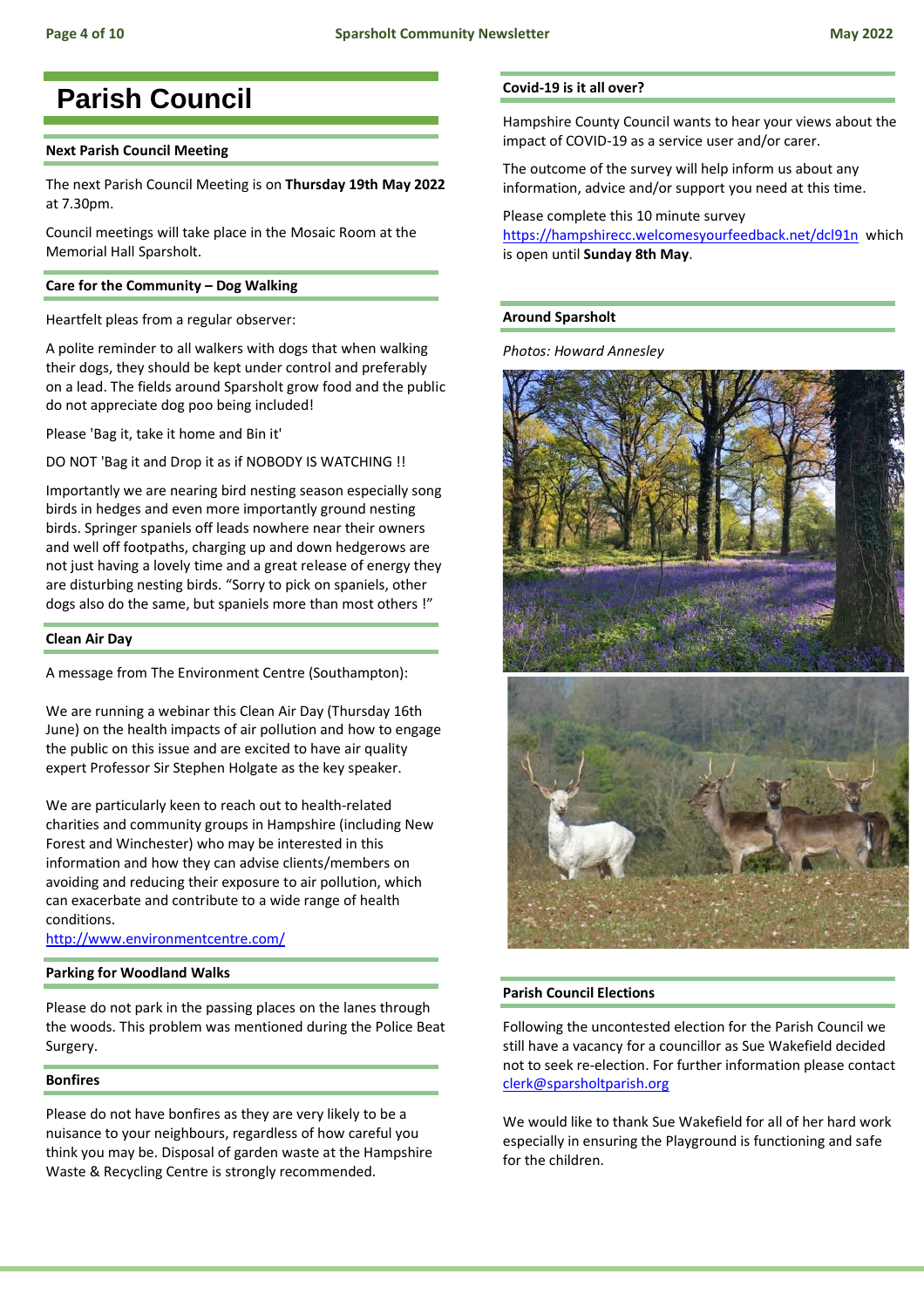# **Sparsholt 100 Club**

Your local lottery – supporting a good cause

# **Accounts for 2021**

The Sparsholt 100 Club is pleased to report on its accounts for the financial year ending 31 December 2021. During the year the Club raised £7,100 and at year end we had 61 members contributing £10 per month. Total prize money paid to lottery winners at the quarterly draws amounted to £1,150.

In 2021 the 100 Club made grants of £2,000 to Sparsholt Parochial Church Council (PCC) and £4,000 to Friends of St. Stephen's Church (FoSS), the charity set up in 1998 to care for the fabric of our village church. This meant that total funds handed over to our two beneficiaries since launch of the 100 Club in 2017 were equalised at £8,000 each.

A temporary loan of £5,000 to FoSS was repaid early in the year and at year end the 100 Club's bank balance was £8,555.66. No administrative expenses were incurred.

Bringing you up to date, the 100 Club made further grants of £3,000 to the PCC and £3,000 to FoSS in January 2022 meaning that since inception a total of £22,000 has now been distributed on behalf of our members.

Anyone who would like to see the full accounts is welcome to contact the Honorary Treasurer, Malcolm Hewson at malcolmhewson@btinternet.com or telephone 01962 776306

### **Spring Draw**

The Spring draw will be held at the Village Fete on Sunday 5<sup>th</sup> June.

### **More members wanted: please join now!**

We would love to reach the magic 100 members so if you have yet to join please do contact our Membership Secretary, Ian Hay at hay588@btinternet.com or telephone him on 01962 776468.

By joining you will help to raise much needed funds to help keep our beautiful 12th century church open and well maintained. The subscription is £10 per month and you have the chance of winning one of our quarterly prizes. You must be 18 or over to join.

*The Sparsholt 100 Club is a lottery registered with Winchester City Council and organised through Sparsholt Parochial Church Council and The Friends of St. Stephen's Church for residents in and local to Sparsholt.* 

# **HAMPSHIRE**

### **Help shape Hampshire's new Local Transport Plan**

The County Council is asking for views on a draft Local Transport Plan (LTP4) that aims to support the county's economic prosperity, decarbonise the transport system, and help people in Hampshire live healthy lives

The LTP4 will define the future of travel and transport in Hampshire to 2050. If adopted, it would guide the County Council's transport and travel infrastructure planning and design in favour of improving travel choices for people by transforming and widening the appeal of walking, cycling and use of public transport.

The plan proposes transformational changes which: Shift away from planning for vehicles, towards planning for people and places

Reduce reliance on private car travel

Support economic development and regeneration Meet national priorities to decarbonise the transport system Promote active lifestyles

The consultation runs until 26 June 2022 and people can take part at:<https://www.hants.gov.uk/localtransportplan>

Subject to the results of the consultation the new Local Transport Plan is expected to be adopted by early 2023.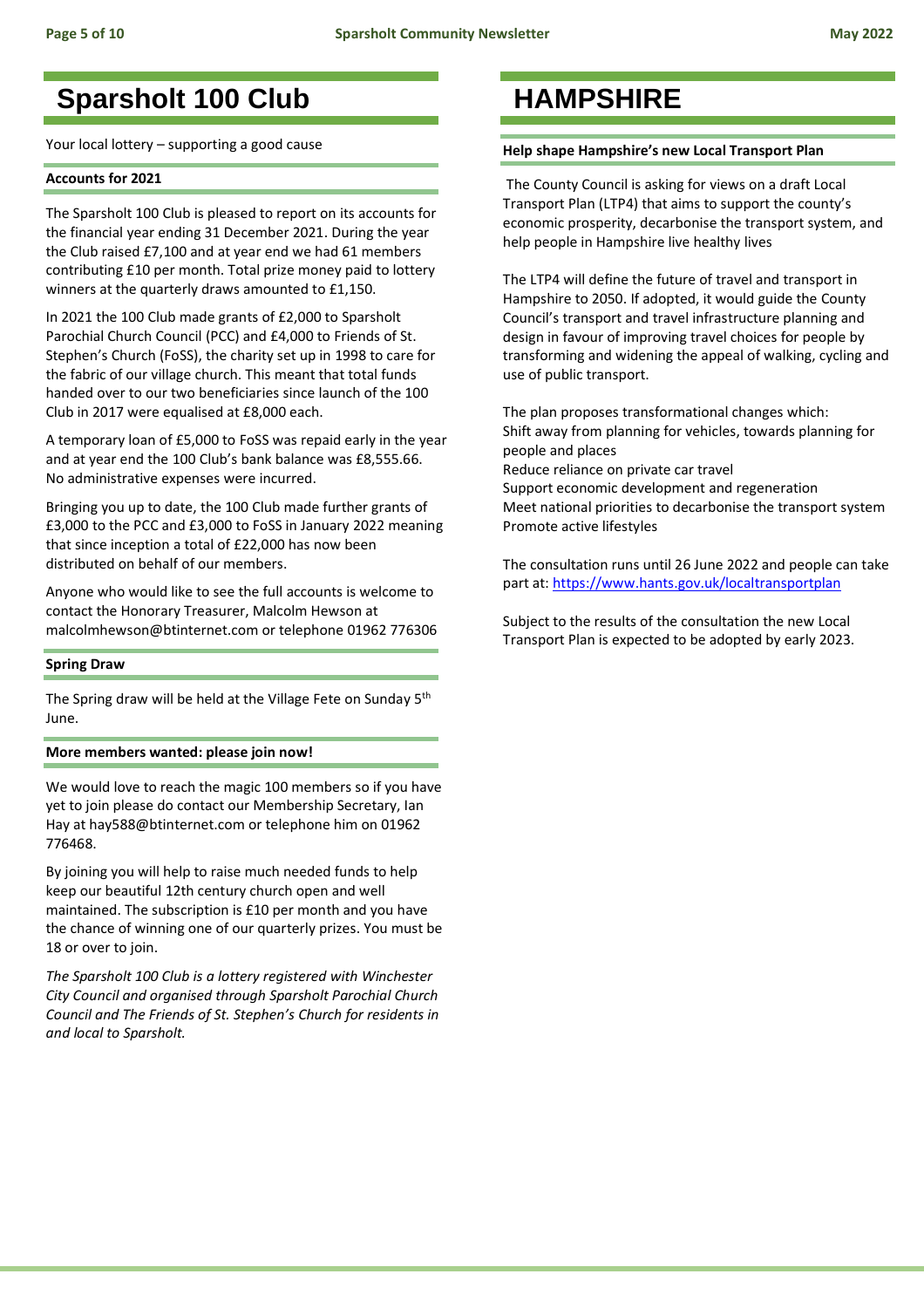# **Ukrainian Guests Update**

An update from Debbie Caldwell:

#### **Homes in Sparsholt**

Things are progressing. We now have 4 homes within Sparsholt who have been matched with Ukrainian families, have filled out applications and are now waiting for that approval to come through from the Home Office.

Some have had visas accepted quicker than others, so our first family arrives around 6th May! For the others, the situation is incredibly frustrating for our guests who are currently in temporary accommodation in Poland waiting, but all safe which is a blessing.

#### **Winchester area**

In the meantime, within the Winchester area, there has been an incredible support network set up. Regular coffee mornings are being organised for both hosts and guests, basketball games, Winchester tours and weekly English tuition to name a few.

If you can offer any time to help teach within an organised timetable set up by Winchester University then Estelle at enquiries@URSG.org would be delighted to hear from you…or, if you have any other exciting/useful suggestions she would welcome the support.

#### **Warm Welcome**

In the meantime, us hosts are madly tidying/sorting our houses…and really hoping all our guests will be here to join in the wonderful Jubilee bank holiday celebrations……let's make them feel very welcome and show them how to party!!



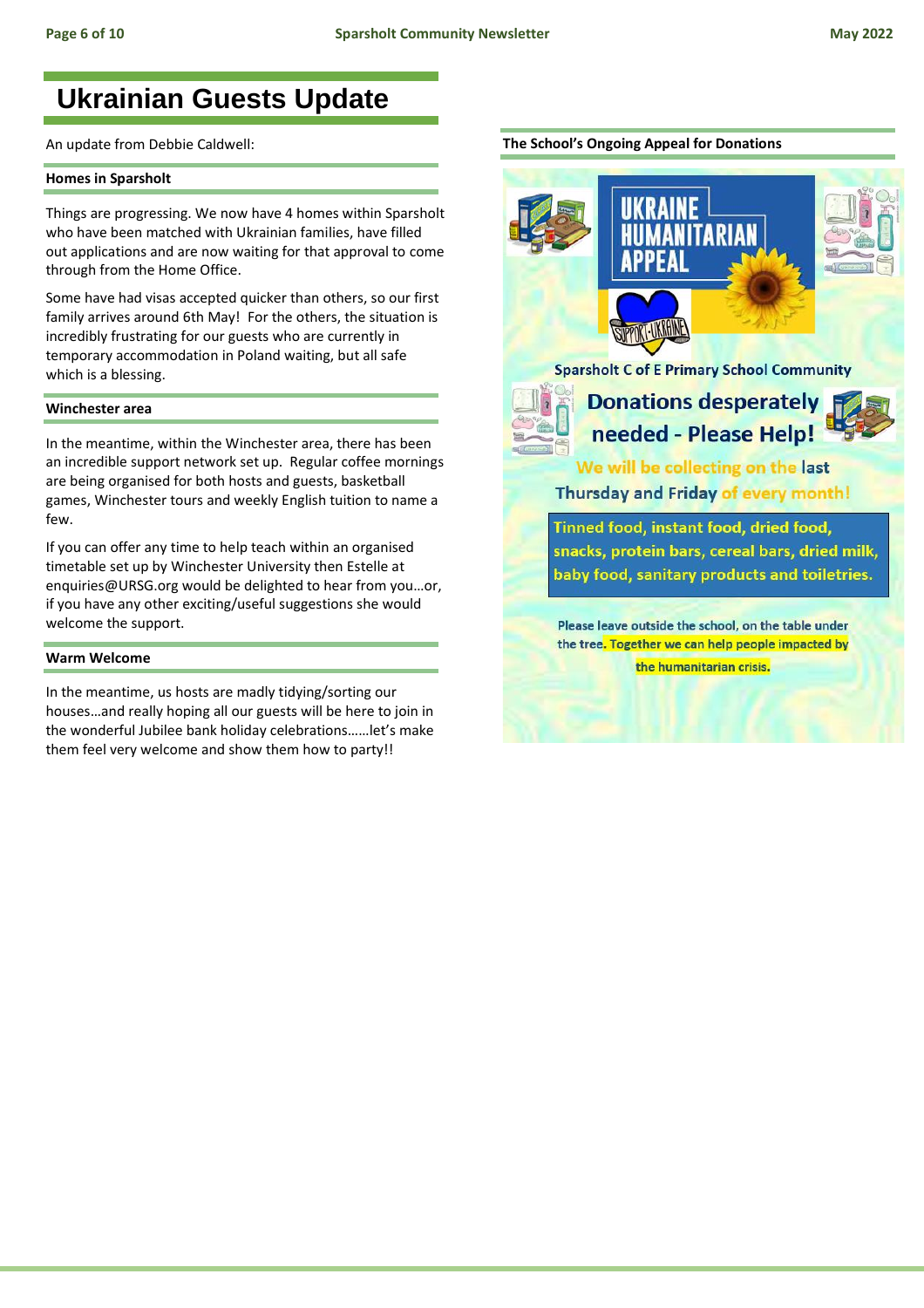# **Fraud, Scams & Nuisance**

### **Cyber Bobby**



Hampshire Constabulary have asked us to share an update about **The Blue Lamp Trust**, of which the Chief Constable Olivia Pinkney is a Trustee.

The Blue Lamp Trust Bobby Scheme already provides free home security visits, long-life smoke alarms and advice to vulnerable residents in Hampshire and the Isle of Wight, particularly the elderly and victims of

burglary and domestic abuse

The Blue Lamp Trust have now launched **Cyber Bobby**. This is a brand-new scheme which is seek to **help protect people from becoming victims of cyber-crime.**

The scheme provides home visits, giving advice and guidance about basic IT security by police vetted advisors\* for FREE to residents of Hampshire who are:

- Over 65 years old
- Disabled (over 18)
- Previous victim of cyber crime

They will discuss and advise local residents on:

- · What is cyber-crime
- Cyber and scam prevention advice
- How to check privacy settings
- Signposting to other advice and resources
- How to report issues
- How to recognise scam emails and text messages

If you, or anybody you know, is eligible (based on the criteria above) and would benefit from a Cyber Bobby referral, please enquire via the Blue Lamp Trust website at <https://www.bluelamptrust.org.uk/cyber-bobby> or call the

Blue Lamp Trust directly on 0300 777 0157.

\**All of the Blue Lamp Trust advisors are police vetted and carry ID cards to reassure local residents that they are genuine – and please remember, they will not be offended if you ask to see their ID to validate their identity.*

### **Dating Fraud**



<https://www.actionfraud.police.uk/a-z-of-fraud/dating-fraud>

# **Fly Tipping**

Request received from **Donna Jones Police and Crime Commissioner** for Hampshire & Isle of Wight

### **New plans to stop households paying for DIY waste to reduce fly-tipping – have your say**

I am writing to inform you of the latest Government plans to reduce fly tipping and to urge you to complete the consultation on banning charging of household building waste materials at council tips, in a bid to prevent fly-tipping.

The Government is consulting on plans to change the rules that currently allow some Local Authorities to charge for DIY waste from households. Under the proposals, households would not be charged to get rid of waste including plasterboards, bricks and bath units.

This is a new move to tackle fly-tipping which is a crime, blights communities, poses a risk to public health and the environment, and costs up to £392 million a year.

The consultation can be completed online at: [https://consult.defra.gov.uk/waste-and-recycling/consultation](https://consult.defra.gov.uk/waste-and-recycling/consultation-on-diy-waste-and-call-for-evidence/consultation/intro/)[on-diy-waste-and-call-for-evidence/consultation/intro/](https://consult.defra.gov.uk/waste-and-recycling/consultation-on-diy-waste-and-call-for-evidence/consultation/intro/)

I support this change in government position. The cost of flytipping clear-ups to private landowners and councils is a huge amount of money and the issue is increasing every year. These are criminal acts. By removing the barriers to lawful free disposals at council waste centres, the criminality will be reduced. This is a sound move.

### **Car Break-ins**

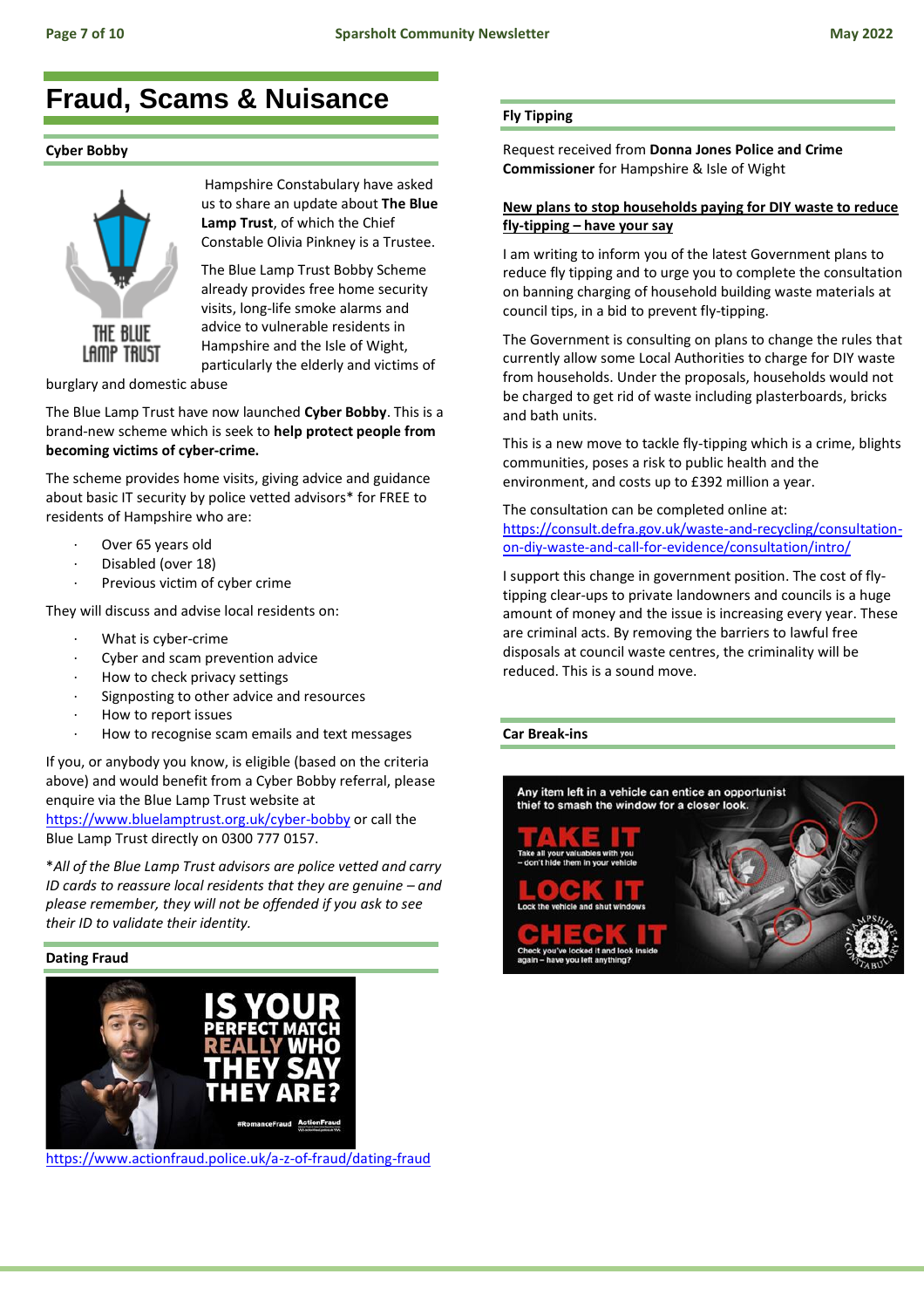# **Lainston House News**

# An update from Steve Lewis General Manager [steve@exclusive.co.uk](mailto:steve@exclusive.co.uk)

For those who have had the good fortune of attending one of the recent events at Lainston House or been for a walk through the grounds in the past few weeks, you will have noticed how our spectacular property has exploded into life and colour.

With the warmer weather comes the abundance of growth, produce and a spring in the steps of all who visit, and we are delighted to have had a very strong start to the summer season. Weddings continue to be popular as our guests are finally able to tie the knot, in some cases at the 3rd or 4th attempt! Each of these amazing events is giving us a chance to share and experience incredible emotions with some wonderful couples – the beautiful environment helps enormously. Likewise, our business guests are also back for meetings and conferences, and we are seeing a rise in bookings for both domestic and international leisure travellers returning to Winchester. We consider our 'business on the books' to be a strong indicator of business confidence and after such a tough couple of years we are thrilled to see a very strong pipeline of business for the coming months. This is essential to help get the industry back on its feet and we are grateful to be at the forefront of the market in Winchester and the wider Hampshire catchment area.

As well as guests from afar, we are delighted to be meeting an increasing number of local residents and are so pleased to be able to help with your bookings. The Wellhouse restaurant is popular with its woodfired, local and seasonal menu, Afternoon teas are a firm favourite, The Avenue restaurant regularly gets rave reviews, and we are seeing a huge pick up of events and celebrations booked by local residents. From small family gatherings to larger birthday and special occasion events we are here to help and are grateful for the support.

Keep an eye out for the **Platinum Jubilee inspired Afternoon Tea** where we celebrate the 70 years of HM Queen Elizabeth's reign. Available throughout June, and bookable online.

# **Kitchen Garden Project**

We continue to invest in the property across the estate and are proud to have nearly completed Phase 1 of the Kitchen Garden project. Thank you those who have attended the recent Kitchen Garden Tours, it has been fun to share the story and vision, and we really appreciate you having helped with our support of Trinity Winchester. The Garden is changing fast and as the growth of our organic and seasonal produce continues, we will continue to invite guests to share what is going on. The forthcoming dates for the Lainston House Kitchen Garden Tour are:

- Wednesday May 25th @11am
- Wednesday June 22nd @11am



In addition to the Tours, we are also proud to be hosting 2 dates for an outdoor, Kitchen Garden Feasting Table Evening. Guests will be dining under the new stretch tent, with a woodfired menu from the Wellhouse. The evenings

promise to be fun and sociable and an opportunity to take advantage of the amazing Kitchen Garden atmosphere and environment. Many of the ingredients will have been sourced from within the Garden itself. Tickets are limited, seating will be on long and shared tables, and the price is £70 per person for the three-course Feast. On Friday 17th June and Friday 15th July

Tickets are available by calling our Sales team on 01962 776088, or by emailing lainstonhouse@exclusive.co.uk

# **Season Cookery School**

The team are well into the swing of things in the Season Cookery School, having recently run courses in tapas, chocolate, woodfired cooking and the all-important BBQ Masterclass courses. All courses are live on the Lainston House website and we invite locals to come and get to know the team while learning some new skills. We currently have spaces available on the following dates:

- Barbeque masterclass: Beef at its best May 14th 10-4pm
- Woodfired Cooking: Shellfish on the Fire May 15th 10-4pm
- Foods of the World: Sushi May 21st 10-4pm

<https://www.exclusive.co.uk/cookery-school/>

# **Floristry @ Lainston**



Finally, due to the success of the recent wreath making and floristry courses held at the hotel we will be offering an English Country Garden Floristry Workshop, to be held in the Kitchen Garden. The date for your diary is 4th July, with the Workshop running from 4pm – 6pm and followed by cocktails (2 per person) and canapés in the Kitchen Garden. The event will be run by our trusted expert floristry friends

Emily and Judith once again and the price is £99 per person, or £140 pp to include dinner in the Wellhouse.

We hope you and your families enjoy the Springtime and we look forward to seeing you at Lainston House very soon.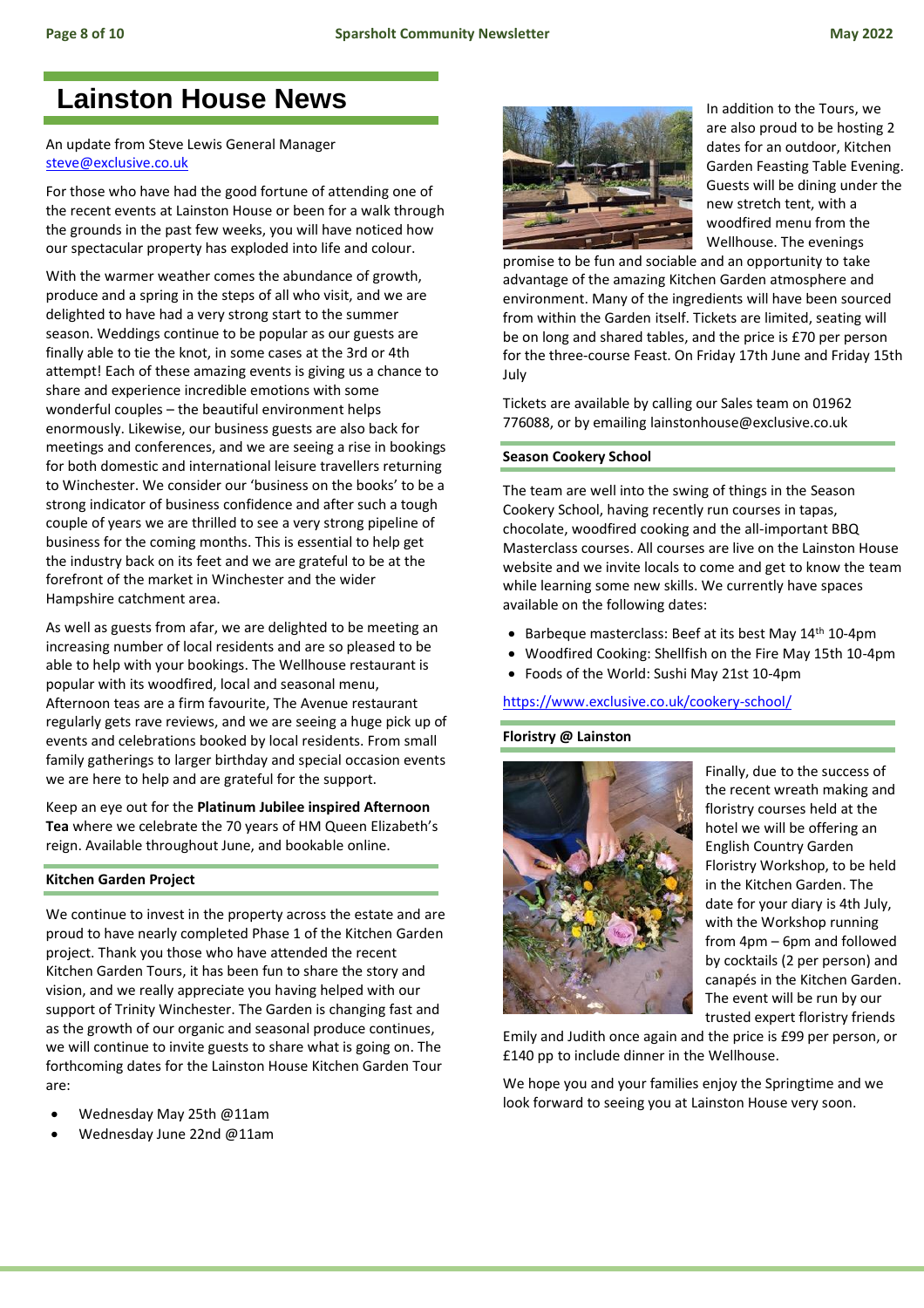# **The Henry Beaufort School**

We were fortunate enough as part of National Carers Week to have a number of speakers visit the school to share their experiences of further education and how they entered their chosen career.

Philippa Drew who is an ITV weather forecast presenter spoke to our students about her career pathway. This followed a and-answer session.

"*I really liked that we were spoken to by a professional, in the field of work as a Weather Presenter. I found it helpful to know the first steps of getting into an area of work such as TV, and how ambitious you can be."*

#### Year 11 student

We were also lucky enough to have Simon Vigo visit the school. Simon is the royal correspondent for Channel 5 and is an ex-Henry Beaufort pupil. He was delighted to tour the school and then to speak to a group of Year 8's students, he presented with great enthusiasm about his travels and his job.

A group of students were able to visit St Hilda's college which is part of Oxford University as part of our work with the graduate programme, 'The Brilliant Club'.

*"On Tuesday 22nd March, myself and other Year 9 students went to one of the Oxford University colleges- St Hilda's. There we took place in a couple of activities; including a tour of the college and an interactive discussion on Should books be banned? Both were rather eye-opening, the discussion being rather entertaining, and starting a full-on debate between us. The tour in particular was a joy for we were given a chance to see the inside view of what staying in an Oxford college would be like- one that isn't handed out often.*

*During the tour we explored the highly diverse aspects of colleges, my personal favourite the undergraduate and graduate 'common rooms' which emphasised the social side of university and the wide range of active opportunities available; in the undergraduate bar and games room a display listed all of the years St Hilda's won the inter-college championships, in 2017 their undergraduate team won the cup for octopush!! underwater hockey! (Yes, it's actually a thing) .This plethora of possibilities at university was further demonstrated in the afternoon when we participated in an enriching and informing talk about university, which answered lots of questions and got us considering future choices."*

The school held its Spring Concert for the first time in 2 years. The audience were treated to a mixture of both modern and classical music. The students across all year groups including Year 11 GCSE students played a variety of both solo and group pieces with different instruments. It was wonderful to see the talent of the young musicians and the audience was very appreciative having not been able to share such experiences in the lockdown.

Before the Easter break the Headteacher rewarded students' academic success, sporting prowess and students who participate in the many extracurricular activities on offer at the school.

Please remember that it is 50 years this year since the school opened. We are delighted to be holding a service in Winchester Cathedral on the 7th July, this will be during the evening song and will involve the choir, prayers and readings and our musicians. All are welcome.